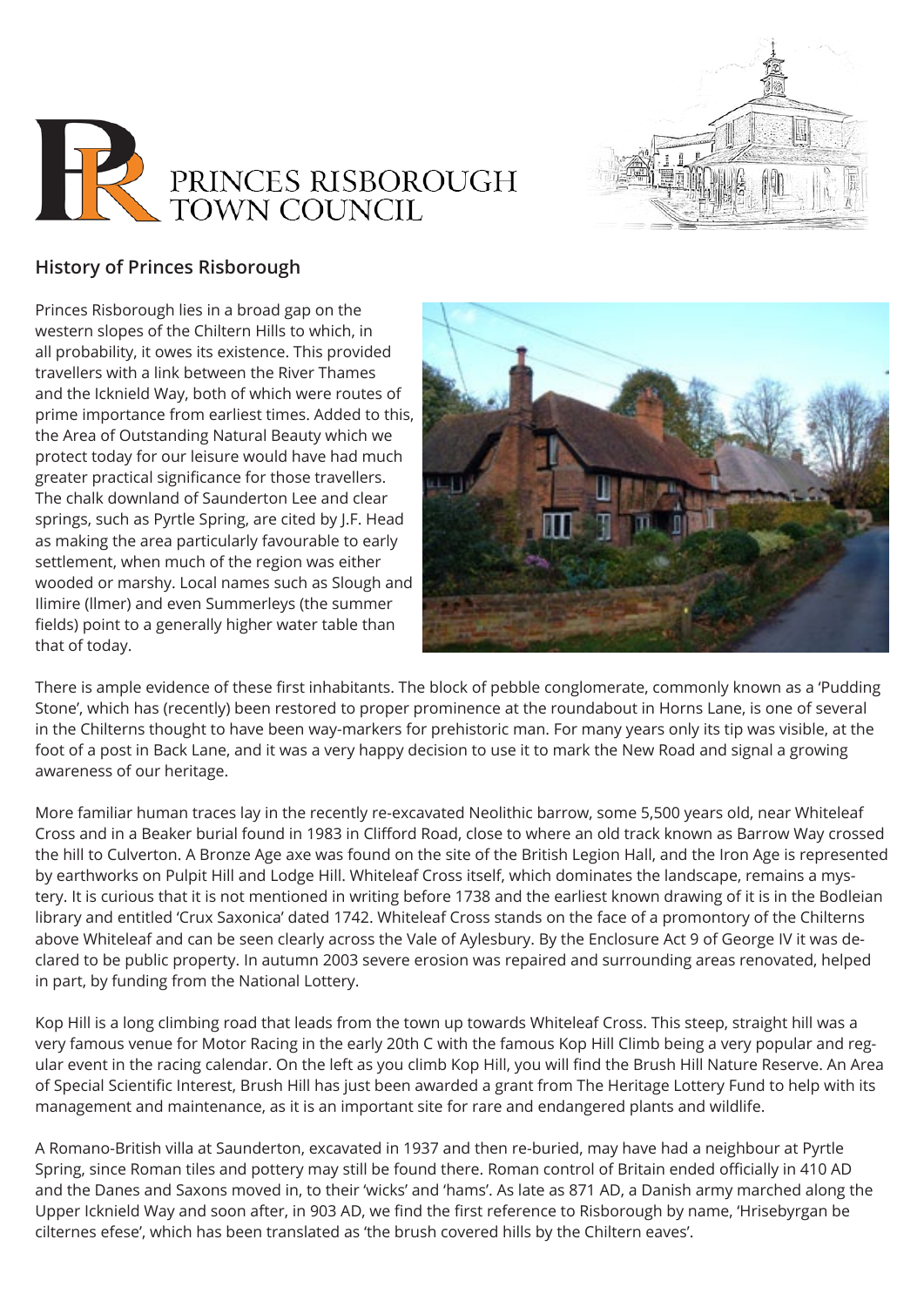**Princes Risborough Town** The Norman Conquest is the historical landmark that starts to define the town and its associated villages. The Domesday Book contains several references to 'Riseburg'. The manor had belonged to Earl Harold and been passed to William the Conqueror. What a spectacle it must have been as the latter marched his army from Wallingford to Berkhamsted past his new estate, though at the time the population density here has been estimated at less than ten per square mile. There would have been little need for crowd control!

In 1343 the manor passed to Edward, the Black Prince, and the site formerly known as Court Close, later The Mount, and now the Stratton Road car park, was traditionally known as his Palace. Records show, that even before his day, there was a Royal Stud here, and the Prince was known to visit his manor, to view stallions, with such resounding names as Grisel, Tankarvill, and Morel de Salesbirs. Excavations in 1955 at The Mount revealed both evidence of a substantial manor and a penny of Edward 1, minted in 1280 and representing a day's wages for the stud-keeper's page. The site continued to be occupied until the 17th or 18th century. The Mount bears traces of banks, and entrenchments, enclosed by a moat, and is originally believed to have been a Saxon Encampment. The high bank that separates the churchyard from Stratton Road can still be seen and the name Court Close has been retained for a nearby cul-de-sac. Today you'll find a plaque denoting 'The Site of The Manor of The Black Prince'.

Henry VI succeeded to the manor in the 15th century, when his army was confronting Joan of Arc. The cottages in Church Street, now converted into a restaurant, are of the same era and narrowly escaped demolition in 1934.

A living link with the Middle Ages stems from the Charter granted in 1523 by Henry VIII for a weekly market and two annual fairs, 'for the improvement of the status..... of the inhabitants..... by the making common of saleable things'. The fairs are still held, in May and October, though in our impatient age some do not share King Henry's views. Like the pudding stone, if the fairs were regarded as a part of our heritage, they might be seen as a focus for other activities rather than an intrusion, and we might all still be improved by the 'grand, galloping horses'.

Tradition says that Queen Elizabeth 1 stayed at a manor called Brooke House which has long since disappeared. The present Manor House, dating from early to mid-17th century, situated next to the church, probably stands on the same site. It is a handsome house of mellowed brickwork built around a magnificent Jacobean staircase and balustrade. In 1766 the Manor House was sold to John Grubb, of Horsenden, and was eventually bought by the Rothschild family and presented by them to the National Trust in 1925 by the widow and family of the Hon. Charles Rothschild. It is open to the public for viewing on specific dates. Contact The National Trust for more details.

Opposite The Manor House, in Church Lane is a very pretty 17th century half-timbered house, which was once the Vicarage and is now known as Monks



Staithe. This was once occupied by the famous Aviatrix of the 1930's, Amy Johnson.

The well known 17th or 18th C Market House, originally timber-framed but altered and its upper storey rebuilt by John Grubb (grand-nephew of John Grubb of Horsenden), in 1824, is the focal point of the town. The upper floor was used by the Town Council as the Council Chamber until mid 2001, when due to accessibility problems it was forced to move to alternative premises. It is used by Risborough Countryside Group for occasional displays. In 1994 to celebrate the centenary of the Civic Parish, the Town Council undertook a major refurbishment of the Grade 11 listed Market House, with assistance from English Heritage, Buckinghamshire County Council and Wycombe District Council.

The l9th Century opened with a disaster, when the church tower collapsed, destroying the roof and peal of bells which had been hung in 1552. The century did, however, give birth to modern Princes Risborough. The fields were enclosed in 1823, at which time there were 1,958 inhabitants in the Parish of whom about 1,200 actually lived in the town. With the enclosures came road improvements, which in turn led to the development of the area known as Parkfield, and later, in 1862, came the railway and the gasworks. Two schools were established, the British School in Parkfield in 1836, and the National School on the site of the old workhouse by St Mary's Church in 1841. They catered between them for about 260 pupils.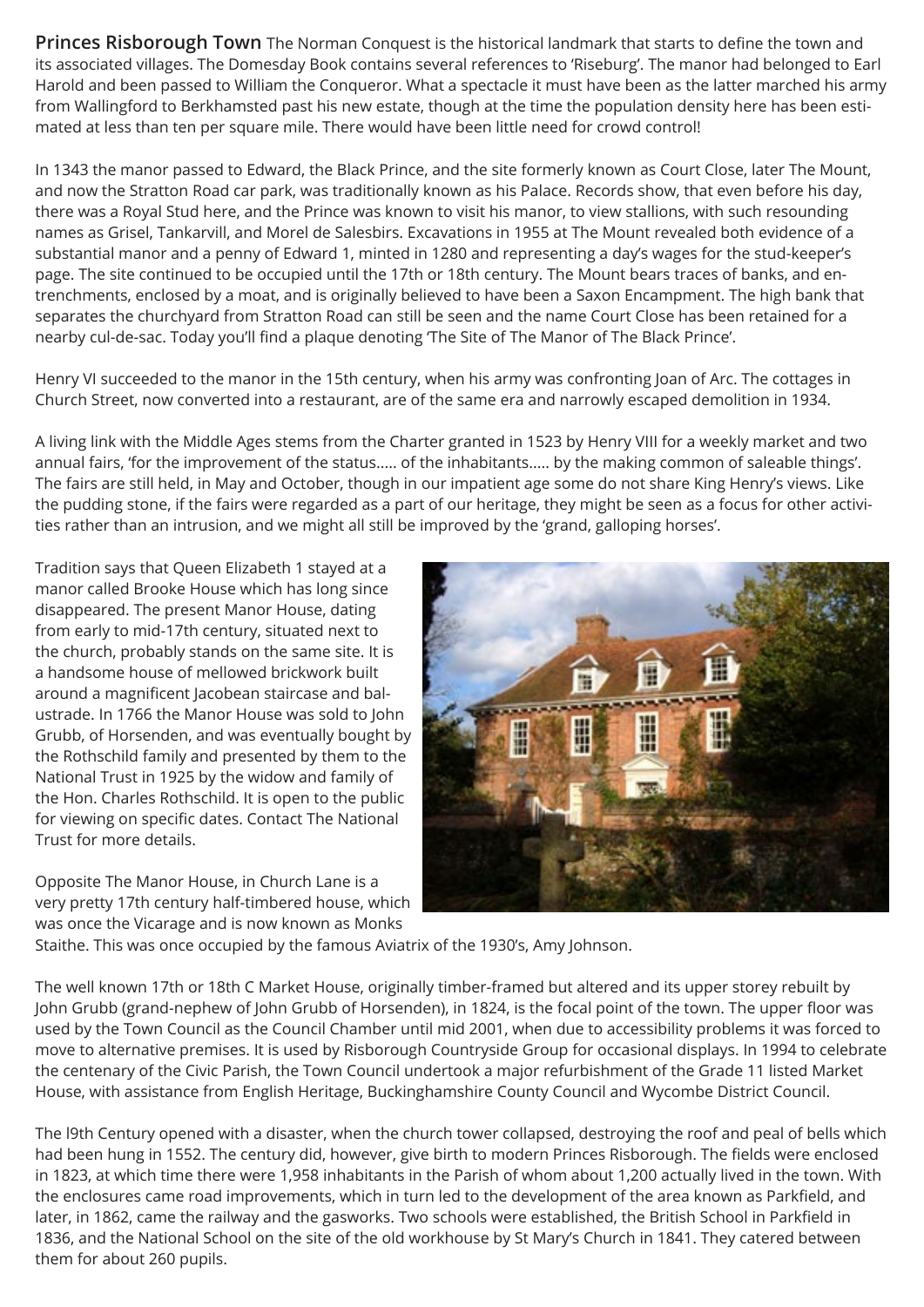The Literary Institute, in the High Street, was leased at a peppercorn rent to the town in 1891 by the first Baron Rothschild for use as a public reading room. Today, the upstairs room can be hired for meetings etc. and the downstairs room, housing a billiards table, is used as a snooker club.

The Lion or Welch Ale Brewery was an important employer until it closed in 1927. The lion surmounting its gateway surveyed the Market Square until 1960 and the last vestige of the brewery, the malthouse, was demolished in 1987.

A new spire, built in 1908 for the Parish Church of St Mary, pointed the way to the 20th century and the town has continued to flourish with it.

Other properties, old cottages or houses built at various times during the last four centuries, mix happily together to create a blend of interesting and pleasant architecture.

The central part of the town still retains its old world charm and is designated as a Conservation Area. Various improvements have been made in the Market Square, High Street, Church Street and Duke Street; the whole area has been repaired and improved lighting has been mounted on Victorian style metal lamp standards. Considerable improvements and new building of residential and commercial type have taken place within the boundaries of old properties. Two-way traffic still passes through the High Street and Duke Street, but much of the heavy traffic load has been removed by the New Road 'by-pass' completed in 1987. At the same time road narrowings with, pedestrian crossing points and raised flower beds, were introduced.

The Town contains churches of various denominations all of which are referred to later under the heading 'Churches'. Princes Risborough is well served by both state and independent schools, details of which can be read under the heading 'Education'.



There are two medical and three dental practition-

ers in the town, NHS General Hospitals at Stoke Mandeville (which also houses the National Spinal Injuries Unit), High Wycombe and Amersham. The Paddocks in the Aylesbury Road built at the turn of the century and once a family home has been considerably enlarged and is now a private hospital. See section on 'Local Medical Services' for more information.

**Monks Risborough** was confirmed in the Domesday Survey of 1086 as belonging to Lanfranc, Archbishop of Canterbury, and it remained a possession of the See until the Dissolution of the Monasteries by Henry VIII. At the present time the parish comes under the jurisdiction of the Bishop of Oxford. Monks Risborough has the distinction of being the oldest documented Parish in the country; its boundaries being defined in a Charter of 903 AD which was itself a replacement of an earlier charter destroyed by fire. Parts of this boundary known as the Black Hedge, which can be seen from the Brimmers Road crossing the hillside to the east, still remain to this day. Known then as East Risborough the land was conveyed by Aethelfrith to his daughter Ethelgyth. The land later passed into the possession of monks of Christ Church, Canterbury and from this ecclesiastical association is derived the first part of its present name. The parish church of St. Dunstan stands behind a charming group of thatched cottages in Burton Lane, just off the Aylesbury Road. Beyond the church is the St. Dunstan's Recreation ground containing an interesting l6th century Dovecote with a richly carved doorway, now a listed building that is testament to the age and importance of this parish. Monks Risborough is served by Chiltern Railways through a halt in Crowbrook Road. Trains run approximately hourly at peak periods between Aylesbury and Princes Risborough and continue to High Wycombe and London. Monks and Princes Risborough became one civil parish in 1934 and were physically united by 1965, with the comple-

tion of the Wellington and Place Farm Estates.